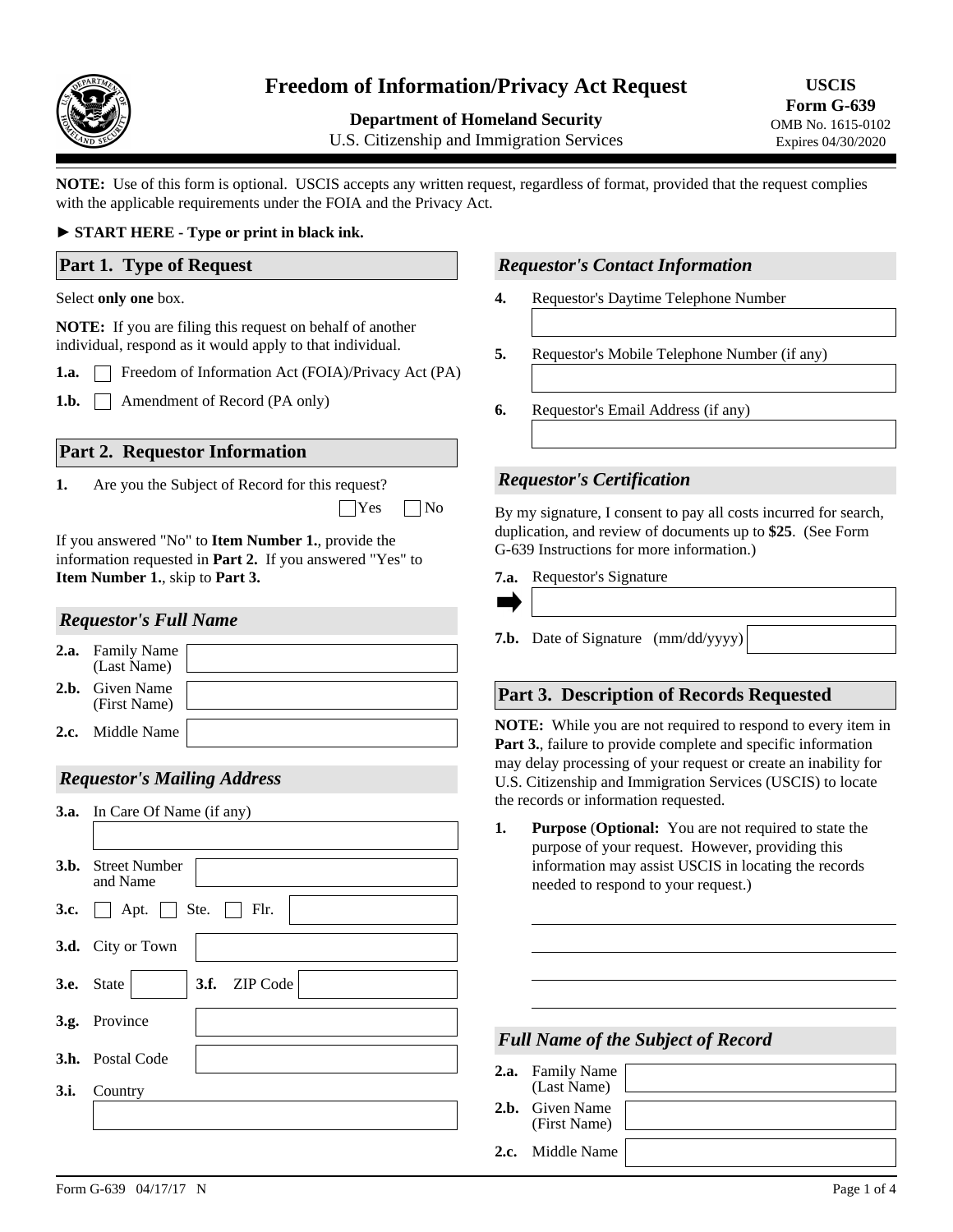# **Part 3. Description of Records Requested**  (continued)

# *Other Names Used by the Subject of Record (if any)*

Provide all other names you have ever used, including aliases, maiden name, and nicknames. If you need extra space to complete this section, use the space provided in **Part 5. Additional Information**.

| <b>3.a.</b> Family Name<br>(Last Name) |  |
|----------------------------------------|--|
| <b>3.b.</b> Given Name<br>(First Name) |  |
| <b>3.c.</b> Middle Name                |  |

# *Full Name of the Subject of Record at Time of Entry into the United States*

| <b>4.a.</b> Family Name<br>(Last Name) |  |
|----------------------------------------|--|
| <b>4.b.</b> Given Name<br>(First Name) |  |
| <b>4.c.</b> Middle Name                |  |

# *Other Information About the Subject of Record*

| 5. | Form I-94 Number Arrival-Departure Record        |  |  |
|----|--------------------------------------------------|--|--|
|    |                                                  |  |  |
| 6. | Alien Registration Number (A-Number) (if any)    |  |  |
|    | $\blacktriangleright$ A-                         |  |  |
| 7. | USCIS Online Account Number (if any)             |  |  |
|    |                                                  |  |  |
| 8. | Application, Petition, or Request Receipt Number |  |  |
|    |                                                  |  |  |
|    |                                                  |  |  |

# *Information About Family Members that May Appear on Requested Records*

For example, provide the requested information about a spouse or children. If you need extra space to complete this section, use the space provided in **Part 5. Additional Information.**

#### **Family Member 1**

|     | <b>9.a.</b> Family Name<br>(Last Name) |
|-----|----------------------------------------|
|     | 9.b. Given Name<br>(First Name)        |
|     | <b>9.c.</b> Middle Name                |
| 10. | Relationship                           |
|     |                                        |

### **Family Member 2**

|     | 11.a. Family Name<br>(Last Name) |  |
|-----|----------------------------------|--|
|     | 11.b. Given Name<br>(First Name) |  |
|     | 11.c. Middle Name                |  |
| 12. | Relationship                     |  |
|     |                                  |  |

## *Parents' Names for the Subject of Record*

#### **Father**

| 13.a. Family Name<br>(Last Name)        |  |
|-----------------------------------------|--|
| <b>13.b.</b> Given Name<br>(First Name) |  |
| 13.c. Middle Name                       |  |

#### **Mother**

| 14.a. Family Name<br>(Last Name)        |  |
|-----------------------------------------|--|
| <b>14.b.</b> Given Name<br>(First Name) |  |
| 14.c. Middle Name                       |  |

**14.d.** Maiden Name (if applicable)

#### **15. Description of Records Sought.**

Provide a description of the records you are seeking. If you need additional space, use the space provided in **Part 5. Additional Information**.

# **Part 4. Verification of Identity and Subject of Record Consent**

**NOTE:** Complete all applicable **Item Numbers**. In addition, the Subject of Record **MUST** sign **Part 4.** of this request.

#### *Full Name of the Subject of Record*

**1.a.** Family Name (Last Name)

**1.b.**  Given Name (First Name)

**1.c.** Middle Name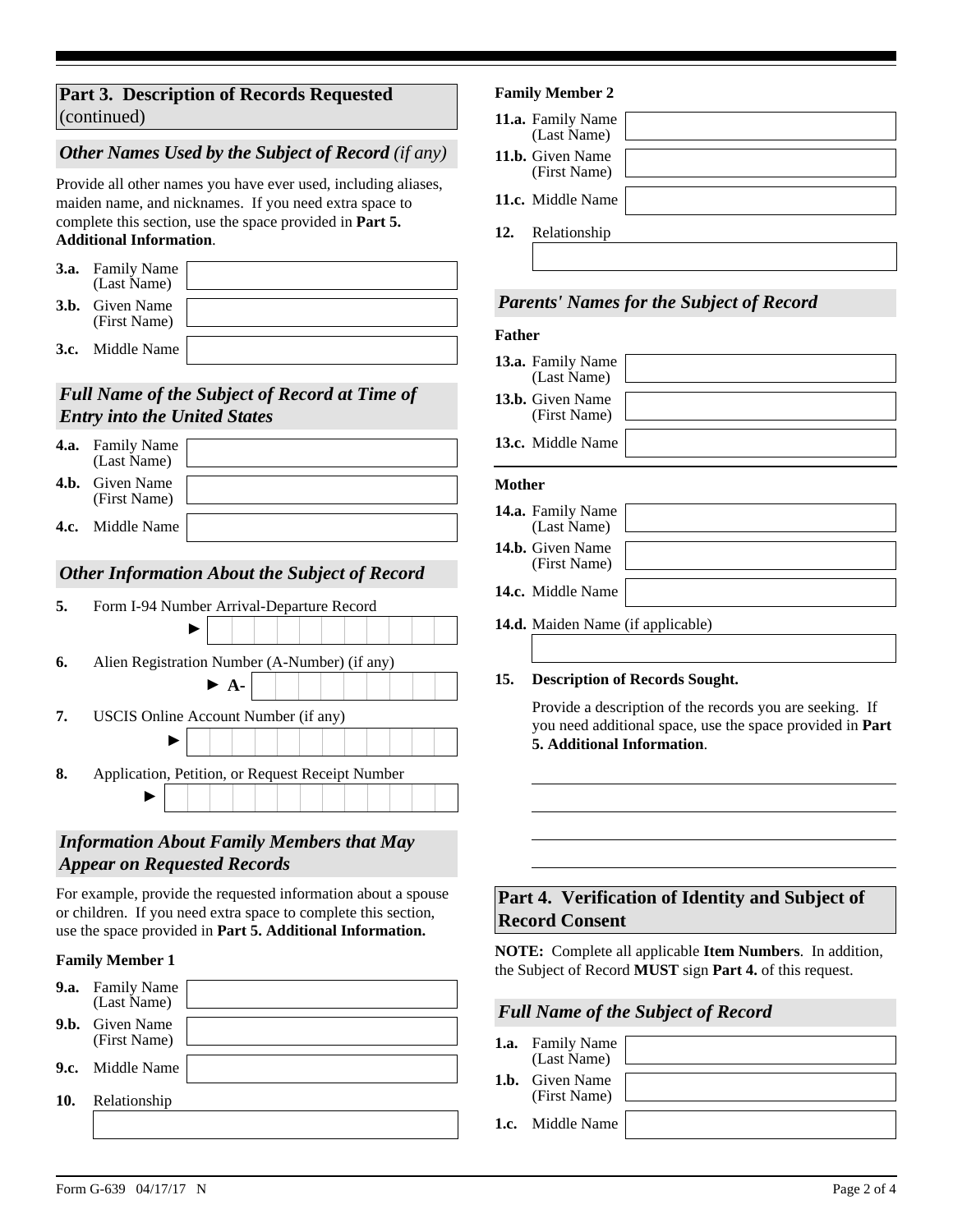# **Part 4. Verification of Identity and Subject of Record Consent** (continued)

# *Mailing Address for the Subject of Record*

| 2.b. | 2.a. In Care Of Name (if any)<br><b>Street Number</b><br>and Name                               | NOTE: The Subject of Record MUST provide a signature in<br>Item Number 8.a. Notarized Affidavit of Identity OR Item<br>Number 8.b. Declaration Under Penalty of Perjury. If the<br>Subject of Record is deceased, read Item Number 8.c.<br>Deceased Subject of Record and attach proof of death. |  |
|------|-------------------------------------------------------------------------------------------------|--------------------------------------------------------------------------------------------------------------------------------------------------------------------------------------------------------------------------------------------------------------------------------------------------|--|
| 2.c. | Ste.<br>Apt.<br>Flr.                                                                            | <b>Notarized Affidavit of Identity</b><br>8.a.                                                                                                                                                                                                                                                   |  |
| 2.d. | City or Town                                                                                    | (Do NOT sign and date below until the notary public<br>provides instructions to you.)                                                                                                                                                                                                            |  |
| 2.e. | ZIP Code<br>2.f.<br>State<br>$\blacktriangledown$                                               | By my signature, I consent to USCIS releasing the<br>requested records to the requestor (if applicable)                                                                                                                                                                                          |  |
| 2.g. | Province<br>2.h. Postal Code                                                                    | named in Part 2. I also consent to pay all costs<br>incurred for search, duplication, and review of<br>documents up to \$25 (if filing this request for myself).                                                                                                                                 |  |
| 2.i. | Country                                                                                         |                                                                                                                                                                                                                                                                                                  |  |
|      |                                                                                                 | Signature of Subject of Record                                                                                                                                                                                                                                                                   |  |
|      | <b>Other Information for the Subject of Record</b>                                              | Date of Signature (mm/dd/yyyy)                                                                                                                                                                                                                                                                   |  |
| 3.   | Date of Birth (mm/dd/yyyy)                                                                      | Subscribed and sworn to before me on this                                                                                                                                                                                                                                                        |  |
| 4.   | Country of Birth                                                                                | day of $\qquad \qquad$ in the year $\qquad \qquad$ .                                                                                                                                                                                                                                             |  |
|      |                                                                                                 | Daytime Telephone Number                                                                                                                                                                                                                                                                         |  |
|      | <b>Contact Information for the Subject of Record</b><br>Providing this information is optional. | <b>Signature of Notary</b>                                                                                                                                                                                                                                                                       |  |
| 5.   | Daytime Telephone Number                                                                        |                                                                                                                                                                                                                                                                                                  |  |
|      |                                                                                                 | My Commission Expires on (mm/dd/yyyy)                                                                                                                                                                                                                                                            |  |
| 6.   | Mobile Telephone Number (if any)                                                                | 8.b.<br><b>Declaration Under Penalty of Perjury</b>                                                                                                                                                                                                                                              |  |
|      |                                                                                                 | By my signature, I consent to USCIS releasing the                                                                                                                                                                                                                                                |  |
| 7.   | Email Address (if any)                                                                          | requested records to the requestor (if applicable)<br>named in Part 2. I also consent to pay all costs<br>incurred for search, duplication, and review of<br>documents up to \$25 (if filing this request for myself).                                                                           |  |
|      |                                                                                                 | I certify, swear, or affirm, under penalty of perjury<br>under the laws of the United States of America, that<br>the information in this request is complete, true, and                                                                                                                          |  |

Signature of Subject of Record

*Signature and Notarized Affidavit or Declaration* 

*of the Subject of Record*

Select **only one** box.

Date of Signature (mm/dd/yyyy)

**Deceased Subject of Record 8.c.**

correct.

(**NOTE:** You **MUST** attach an obituary, death certificate, or other proof of death.)